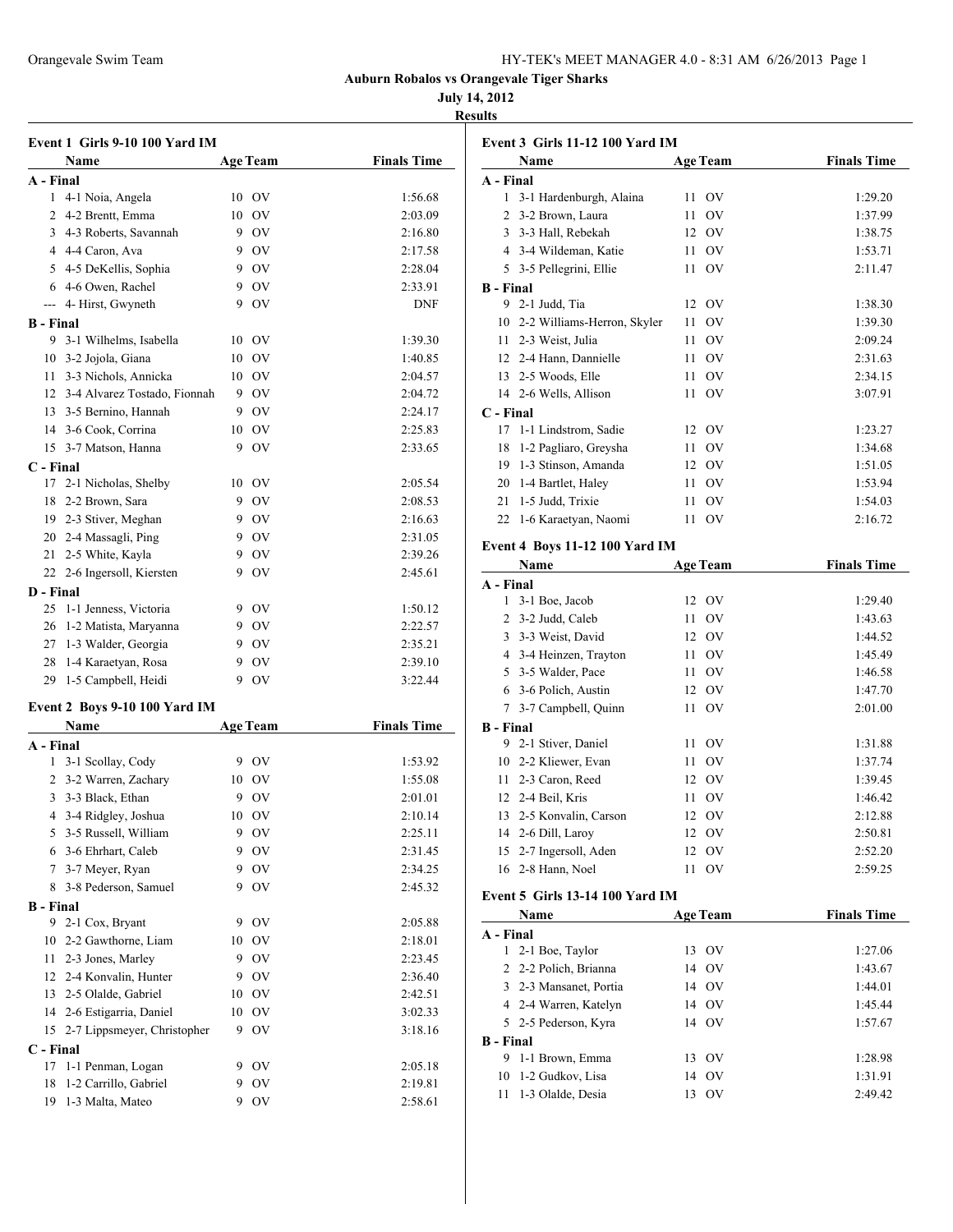**July 14, 2012**

**Results**

| Event 6 Boys 13-14 100 Yard IM             |                 |                    |
|--------------------------------------------|-----------------|--------------------|
| <b>Name</b>                                | <b>Age Team</b> | <b>Finals Time</b> |
| A - Final                                  |                 |                    |
| 1 1-1 Cox, Alex                            | 13 OV           | 1:21.03            |
| 2 1-2 Weist, Andrew                        | 13 OV           | 1:21.53            |
| 3<br>1-3 Heinzen, Kallen                   | 14 OV           | 1:23.48            |
| 4 1-4 Dill, Arthur                         | 13 OV           | 1:41.48            |
| Event 7 Girls 15-18 100 Yard IM            |                 |                    |
| Name                                       | <b>Age Team</b> | <b>Finals Time</b> |
| A - Final                                  | 18 OV           |                    |
| 1 1-1 Miner, Natalie                       | 16 OV           | 1:13.29            |
| 2 1-2 Negrete, Alexa                       |                 | 1:14.99            |
| 3 1-3 Weist, Christina                     | 16 OV           | 1:16.46            |
| <b>Event 8 Boys 15-18 100 Yard IM</b>      |                 |                    |
| Name                                       | <b>Age Team</b> | <b>Finals Time</b> |
| A - Final                                  |                 |                    |
| 1 2-1 Boe, Joshua                          | 15 OV           | 1:08.92            |
| 2 2-2 Blackburn, Cody                      | 18 OV           | 1:15.30            |
| 3 2-3 Liaghat, Armon                       | 15 OV           | 1:27.37            |
| 4 2-4 Neverov, Alex                        | 18 OV           | 1:29.77            |
| Event 21 Girls 6 & Under 25 Yard Freestyle |                 |                    |
| Name                                       | <b>Age Team</b> | <b>Finals Time</b> |
| A - Final                                  |                 |                    |
| 1 3-1 Alvarez Tostado, Mia                 | 6 OV            | 28.96              |
| 2 3-2 Alvarez Tostado, Zoe                 | 6 OV            | 28.99              |
| 3 3-3 Kovar, Marie                         | 6 OV            | 39.52              |
| 4 3-4 Judd, Superstar Five                 | 6 OV            | 41.83              |
| <b>B</b> - Final                           |                 |                    |
| 9 2-1 Hardenburgh, Ayla                    | 6 OV            | 21.03              |
| 10 2-2 Carrillo, Maya                      | 6 OV            | 39.38              |
| 11 2-3 Malta, Malana                       | 6 OV            | 51.83              |
| 12 2-4 Harshbarger, Vanessa                | 5 OV            | 1:04.84            |
| 13 2-5 Weist, Emily                        | 5 OV            | 1:12.66            |
| 14 2-6 Jones, Isabella                     | 6 OV            | 1:29.76            |
| C - Final                                  |                 |                    |
| 17 1-1 Rhodes, Julia                       | 5 OV            | 35.74              |
| 18 1-2 Jenness, Jaiden                     | 5 OV            | 52.16              |
| 1-3 Menne, Aubrey<br>19                    | 4 OV            | 1:05.87            |
| 1-4 Anselmino, Allie<br>20                 | $5$ OV          | 1:15.14            |
| 21<br>1-5 Gawthorne, Auria                 | 5 OV            | 3:25.49            |
| Event 22 Boys 6 & Under 25 Yard Freestyle  |                 |                    |
| Name                                       | <b>Age Team</b> | <b>Finals Time</b> |
| A - Final                                  |                 |                    |
| 3-1 Cook, Micah<br>1                       | 6 OV            | 32.46              |
| 2 3-2 Mitchell, Gage                       | 6 OV            | 34.49              |
| 3 3-3 Petersen, Nicholas                   | 6 OV            | 38.34              |
| 4 3-4 Brown, Logan                         | 6 OV            | 42.18              |
| 5 3-5 Williams, Connor                     | 6 OV            | 48.79              |
| 6 3-6 Phelan, Kelly                        | 6 OV            | 50.53              |
| <b>B</b> - Final                           |                 |                    |
| 9<br>2-1 Jones, Elisha                     | 6 OV            | 38.92              |
| 2-2 Gilbreath, Alex<br>10                  | 6 OV            | 51.28              |
|                                            |                 |                    |

|                  | 11 2-3 Penman, Wyatt                         |                 | 4 OV            | 58.88              |
|------------------|----------------------------------------------|-----------------|-----------------|--------------------|
|                  | 12 2-4 Ramey, Emerson                        |                 | 4 OV            | 58.99              |
|                  | 13 2-5 Tran, Nicolas                         |                 | 5 OV            | 1:04.51            |
|                  | 14 2-6 Rhodes, Rion                          |                 | 4 OV            | 1:40.49            |
| C - Final        |                                              |                 |                 |                    |
| 17               | 1-1 Turner, Harrison                         |                 | 4 OV            | 36.76              |
| 18               | 1-2 Judd, Falcon                             |                 | 4 OV            | 1:46.85            |
|                  |                                              |                 |                 |                    |
|                  | Event 23 Girls 7-8 25 Yard Freestyle<br>Name |                 | <b>Age Team</b> | <b>Finals Time</b> |
| A - Final        |                                              |                 |                 |                    |
|                  | 1 4-1 Petersen, Julia                        |                 | 7 OV            | 25.16              |
|                  | 2 4-2 Menne, Kiley                           | $7\phantom{.0}$ | OV              | 28.03              |
|                  | 3 4-3 Beil, Megan                            |                 | 7 OV            | 28.56              |
|                  | 4 4-4 Roberts, Shelbie                       |                 | 7 OV            | 29.57              |
|                  | 5 4-5 Reyes, Maya                            |                 | 7 OV            | 33.17              |
|                  | 6 4-6 Lippsmeyer, Sarah                      |                 | 7 OV            | 36.23              |
|                  | 7 4-7 Anselmino, Lia                         |                 | 7 OV            | 40.08              |
|                  | 8 4-8 Matson, Isabella                       |                 | 7 OV            | 41.20              |
| <b>B</b> - Final |                                              |                 |                 |                    |
|                  | 9 3-1 Brown, Gianna                          |                 | 8 OV            | 24.15              |
|                  | 10 3-2 Odom, Kristen                         |                 | 8 OV            | 24.17              |
|                  | 11 3-3 Komsky, Vara                          |                 | 8 OV            | 27.62              |
|                  | 12 3-4 Roberts, Payton                       |                 | 7 OV            | 33.22              |
|                  | 13 3-5 Slama, Brianne                        |                 | 7 OV            | 35.65              |
|                  | 14 3-6 Bernino, Lucy                         |                 | 7 OV            | 37.35              |
|                  | 15 3-7 Gerlach, Anjuli                       |                 | 8 OV            | 37.78              |
|                  | 16 3-8 Leech, Kaitlin                        |                 | 7 OV            | 41.45              |
| C - Final        |                                              |                 |                 |                    |
|                  | 17 2-1 Judd, Ruby                            |                 | 8 OV            | 27.61              |
|                  | 18 2-2 Tran, Theresa                         |                 | 8 OV            | 27.66              |
|                  | 19 2-3 Black, Cameron                        |                 | 7 OV            | 34.53              |
|                  | 20 2-4 Cahill, Erin                          |                 | 8 OV            | 34.77              |
|                  | 21 2-5 Hansen, Joelle                        |                 | 8 OV            | 37.26              |
| D - Final        |                                              |                 |                 |                    |
| 25               | 1-1 Kliewer, Shay                            |                 | 8 OV            | 23.41              |
| 26               | 1-2 Peters, Kaitlin                          | 7               | OV              | 27.72              |
| 27               | 1-3 Legari, Maya                             | 8               | OV              | 28.02              |
|                  | Event 24 Boys 7-8 25 Yard Freestyle          |                 |                 |                    |
|                  | Name                                         |                 | <b>Age Team</b> | <b>Finals Time</b> |
| A - Final        |                                              |                 |                 |                    |
| 1                | 4-1 Heinzen, Deklan                          | 8               | OV              | 20.40              |
| 2                | 4-2 Rowan, Cody                              | 8               | OV              | 20.88              |
| 3                | 4-3 Penman, Bode                             | $7^{\circ}$     | OV              | 23.60              |
|                  | 4 4-4 Riley, Shane                           |                 | 8 OV            | 27.20              |
| 5                | 4-5 Corner, Dominick                         | 8               | OV              | 28.84              |
| 6                | 4-6 Hunter, Thomas                           | 8               | OV              | 30.34              |
| 7                | 4-7 Harshbarger, Cyrus                       | 7               | OV              | 30.93              |
| <b>B</b> - Final |                                              |                 |                 |                    |
| 9                | 3-1 Goebel, Will                             | 7               | OV              | 24.68              |
| 10               | 3-2 Williams, Cole                           | 8               | OV              | 27.25              |
| 11               | 3-3 Jones, Ephraim                           | 8               | OV              | 32.13              |
|                  | 12 3-4 Gawthorne, Cael                       |                 | 7 OV            | 32.44              |

3-5 Weist, Ronnie 7 OV 40.66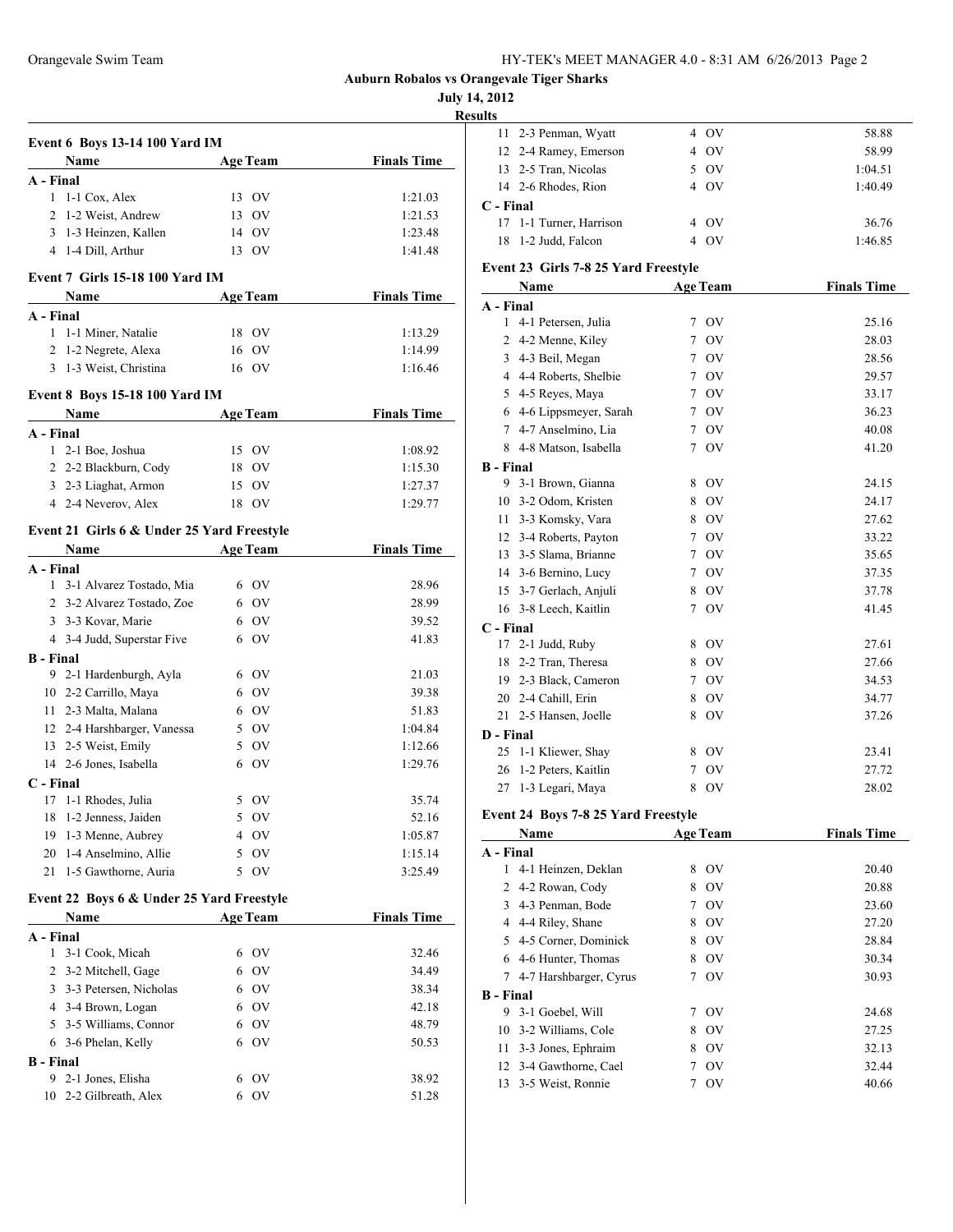### **July 14, 2012**

|                  | C - Final  (Event 24 Boys 7-8 25 Yard Freestyle) |                 |                    |
|------------------|--------------------------------------------------|-----------------|--------------------|
|                  | Name                                             | <b>Age Team</b> | <b>Finals Time</b> |
| C - Final        |                                                  |                 |                    |
| 17               | 2-1 Matista, Matthew                             | 8 OV            | 23.34              |
|                  | 18 2-2 Eisenbarth, Tyler                         | 7 OV            | 23.84              |
|                  | 19 2-3 Brown, Steven                             | 7 OV            | 34.58              |
|                  | 20 2-4 Beckmon, Bradley                          | 7 OV            | 39.06              |
|                  | 21 2-5 Woods, Ryan                               | 7 OV            | 39.64              |
| D - Final        |                                                  |                 |                    |
| 25               | 1-1 Gabrielli, Marcello                          | 8 OV            | 22.58              |
|                  | 26 1-2 Scollay, Tyler                            | 7 OV            | 25.49              |
| 27               | 1-3 Ramey, Benson                                | 7 OV            | 33.96              |
|                  | Event 25 Girls 9-10 25 Yard Freestyle            |                 |                    |
|                  | Name                                             | <b>Age Team</b> | <b>Finals Time</b> |
| A - Final        |                                                  |                 |                    |
|                  | 1 4-1 Jojola, Giana                              | 10 OV           | 17.06              |
|                  | 2 4-2 Nicholas, Shelby                           | 10 OV           | 18.73              |
|                  | 3 4-3 Brentt, Emma                               | 10 OV           | 20.19              |
|                  | 4 4-4 Alvarez Tostado, Fionnah                   | 9 OV            | 20.69              |
|                  | 5 4-5 Nichols, Annicka                           | 10 OV           | 21.01              |
|                  | 6 4-6 Roberts, Savannah                          | 9 OV            | 22.59              |
|                  | 7 4-7 Bernino, Hannah                            | 9 OV            | 25.34              |
| <b>B</b> - Final |                                                  |                 |                    |
| 9                | 3-1 Wilhelms, Isabella                           | 10 OV           | 16.74              |
|                  | 10 3-2 Noia, Angela                              | 10 OV           | 17.32              |
|                  | 11 3-3 Brown, Sara                               | 9 OV            | 21.36              |
|                  |                                                  |                 |                    |
|                  | 12 3-4 Owen, Rachel                              | 9 OV            | 28.51              |
| 13               | 3-5 Campbell, Heidi                              | 9 OV            | 31.41              |
|                  | 14 3-6 Walder, Georgia                           | 9 OV            | 33.05              |
|                  | 15 3-7 Robinson, Paige                           | 9 OV            | 40.95              |
| C - Final        |                                                  |                 |                    |
|                  | 17 2-1 Matson, Hanna                             | 9 OV            | 24.01              |
|                  | 18 2-2 Massagli, Ping                            | 9 OV            | 26.43              |
|                  | 19 2-3 Cook, Corrina                             | 10 OV           | 26.93              |
|                  | 20 2-4 White, Kayla                              | 9 OV            | 28.13              |
|                  | 21 2-5 Ingersoll, Kiersten                       | 9 OV            | 34.79              |
|                  | 22 2-6 Hirst, Gwyneth                            | 9 OV            | 42.29              |
| D - Final        |                                                  |                 |                    |
| 25               | 1-1 Jenness, Victoria                            | 9 OV            | 17.56              |
| 26               | 1-2 Matista, Maryanna                            | 9 OV            | 20.33              |
| 27               | 1-3 Caron, Ava                                   | 9 OV            | 22.28              |
| 28               | 1-4 Stiver, Meghan                               | 9 OV            | 24.11              |
| 29               | 1-5 DeKellis, Sophia                             | 9 OV            | 28.82              |
| 30               | 1-6 Karaetyan, Rosa                              | 9 OV            | 29.80              |
|                  | Event 26 Boys 9-10 25 Yard Freestyle             |                 |                    |
|                  | Name                                             | <b>Age Team</b> | <b>Finals Time</b> |
| A - Final        |                                                  |                 |                    |
| 1                | 3-1 Black, Ethan                                 | 9 OV            | 18.94              |
| 2                | 3-2 Penman, Logan                                | 9 OV            | 19.07              |
| 3                | 3-3 Carrillo, Gabriel                            | 9 OV            | 20.29              |
|                  | 4 3-4 Jones, Marley                              | 9 OV            | 20.91              |
|                  | 5 3-5 Konvalin, Hunter                           | 9 OV            | 25.29              |
| 6                | 3-6 Estigarria, Daniel                           | 10 OV           | 29.53              |
|                  | 7 3-7 Olalde, Gabriel                            | 10 OV           | 31.86              |

| ults             |                                        |      |                 |                    |
|------------------|----------------------------------------|------|-----------------|--------------------|
| <b>B</b> - Final |                                        |      |                 |                    |
|                  | 9 2-1 Warren, Zachary                  |      | 10 OV           | 20.14              |
|                  | 10 2-2 Ridgley, Joshua                 |      | 10 OV           | 20.83              |
| 11               | 2-3 Cox, Bryant                        |      | 9 OV            | 21.73              |
|                  | 12 2-4 Gawthorne, Liam                 |      | 10 OV           | 21.99              |
|                  | 13 2-5 Meyer, Ryan                     |      | 9 OV            | 25.18              |
|                  | 14 2-6 Ehrhart, Caleb                  |      | 9 OV            | 25.62              |
|                  | 15 2-7 Lippsmeyer, Christopher         |      | 9 OV            | 33.16              |
| C - Final        |                                        |      |                 |                    |
|                  | 17 1-1 Scollay, Cody                   |      | 9 OV            | 18.35              |
| 18               | 1-2 Russell, William                   | 9    | <b>OV</b>       | 28.13              |
| 19               | 1-3 Pederson, Samuel                   |      | 9 OV            | 33.47              |
|                  |                                        |      |                 |                    |
|                  | Event 27 Girls 11-12 50 Yard Freestyle |      |                 |                    |
|                  | Name                                   |      | <b>Age Team</b> | <b>Finals Time</b> |
| A - Final        |                                        |      |                 |                    |
| 1                | 3-1 Lindstrom, Sadie                   | 12   | OV              | 32.53              |
|                  | 2 3-2 Williams-Herron, Skyler          | 11   | OV              | 38.63              |
| 3                | 3-3 Judd, Trixie                       | 11   | OV              | 39.83              |
|                  | 4 3-4 Stinson, Amanda                  |      | 12 OV           | 42.29              |
|                  | 5 3-5 Weist, Julia                     |      | 11 OV           | 45.87              |
|                  | 6 3-6 Pellegrini, Ellie                |      | 11 OV           | 52.39              |
|                  | 7 3-7 Hann, Dannielle                  | 11 - | OV              | 1:00.03            |
| <b>B</b> - Final |                                        |      |                 |                    |
|                  | 9 2-1 Brown, Laura                     | 11 - | OV              | 34.26              |
|                  | 10 2-2 Pagliaro, Greysha               | 11   | OV              | 35.35              |
|                  | 11 2-3 Judd, Tia                       | 12   | OV              | 37.35              |
|                  | 12 2-4 Hall, Rebekah                   | 12   | OV              | 38.38              |
| 13               | 2-5 Woods, Elle                        | 11   | OV              | 55.52              |
|                  | 14 2-6 Wells, Allison                  | 11   | OV              | 1:10.71            |
| C - Final        |                                        |      |                 |                    |
|                  | 17 1-1 Hardenburgh, Alaina             |      | 11 OV           | 35.22              |
| 18               | 1-2 Bartlet, Haley                     | 11 - | OV              | 36.40              |
|                  | 19 1-3 Wildeman, Katie                 | 11 - | OV              | 46.00              |
|                  | 20 1-4 Wilson, Katelin                 | 11   | OV              | 50.81              |
| 21               | 1-5 Karaetyan, Naomi                   |      | 11 OV           | 55.79              |
|                  | Event 28 Boys 11-12 50 Yard Freestyle  |      |                 |                    |
|                  | Name                                   |      |                 | <b>Finals Time</b> |
| A - Final        |                                        |      | <b>Age Team</b> |                    |
| 1                | 3-1 Walder, Pace                       | 11   | OV              | 38.00              |
| 2                | 3-2 Weist, David                       |      |                 |                    |
|                  |                                        | 12   | OV              | 38.70              |
| 3                | 3-3 Kliewer, Evan                      | 11   | OV              | 38.81              |
|                  | 4 3-4 Polich, Austin                   | 12   | OV              | 39.80              |
|                  | 5 3-5 Campbell, Quinn                  | 11   | OV              | 46.58              |
|                  | 6 3-6 Ingersoll, Aden                  | 12   | OV              | 1:13.59            |
| <b>B</b> - Final |                                        |      |                 |                    |
|                  | 9 2-1 Stiver, Daniel                   | 11   | OV              | 33.99              |
| 10               | 2-2 Judd, Caleb                        | 11   | OV              | 35.29              |
| 11               | 2-3 Boe, Jacob                         | 12   | OV              | 35.64              |
| 12               | 2-4 Caron, Reed                        | 12   | OV              | 37.04              |
| 13               | 2-5 Heinzen, Trayton                   | 11   | OV              | 43.34              |
| 14               | 2-6 Konvalin, Carson                   | 12   | OV              | 44.50              |
| 15               | 2-7 Dill, Laroy                        | 12   | OV              | 54.59              |
| C - Final        |                                        |      |                 |                    |
| 17               | 1-1 Beil, Kris                         | 11   | OV              | 37.64              |
|                  |                                        |      |                 |                    |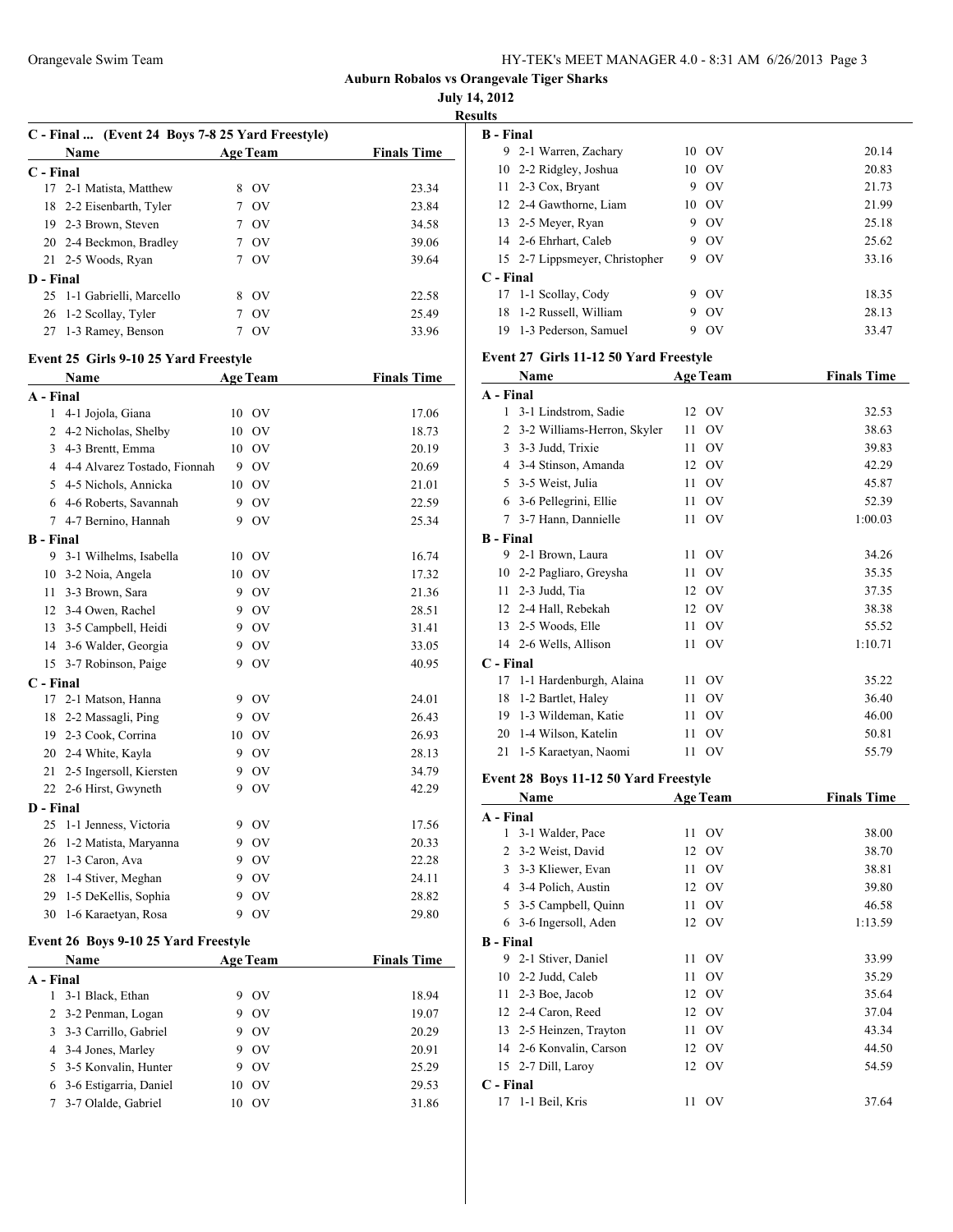|  |  | HY-TEK's MEET MANAGER 4.0 - 8:31 AM 6/26/2013 Page 4 |  |  |  |  |  |
|--|--|------------------------------------------------------|--|--|--|--|--|
|--|--|------------------------------------------------------|--|--|--|--|--|

# **Auburn Robalos vs Orangevale Tiger Sharks**

**July 14, 2012**

|                                                                                                                                                                                                                               |                 | u ixvijaivo        | <b>July 14,</b><br><b>Resu</b> |
|-------------------------------------------------------------------------------------------------------------------------------------------------------------------------------------------------------------------------------|-----------------|--------------------|--------------------------------|
| C - Final  (Event 28 Boys 11-12 50 Yard Freestyle)                                                                                                                                                                            |                 |                    |                                |
| <b>Age Team</b><br><b>Name</b>                                                                                                                                                                                                |                 | <b>Finals Time</b> |                                |
| 18 1-2 Hann, Noel                                                                                                                                                                                                             | 11 OV           | 1:07.24            |                                |
|                                                                                                                                                                                                                               |                 |                    | I                              |
| Event 29 Girls 13-14 50 Yard Freestyle                                                                                                                                                                                        |                 |                    |                                |
| Name                                                                                                                                                                                                                          | <b>Age Team</b> | <b>Finals Time</b> |                                |
| A - Final<br>$\mathbf{1}$                                                                                                                                                                                                     | 13 OV           | 34.67              |                                |
| 2-1 Boe, Taylor<br>2 2-2 Gudkov, Lisa                                                                                                                                                                                         | 14 OV           | 36.57              |                                |
| 3 2-3 Mansanet, Portia                                                                                                                                                                                                        | 14 OV           | 40.23              |                                |
| 4 2-4 Pederson, Kyra                                                                                                                                                                                                          | 14 OV           | 45.03              |                                |
| 5 2-5 Olalde, Desia                                                                                                                                                                                                           | 13 OV           | 1:06.92            |                                |
| <b>B</b> - Final                                                                                                                                                                                                              |                 |                    |                                |
| 9 1-1 Brown, Emma                                                                                                                                                                                                             | 13 OV           | 33.44              |                                |
| 10 1-2 Polich, Brianna                                                                                                                                                                                                        | 14 OV           | 36.97              |                                |
| 11 1-3 Warren, Katelyn                                                                                                                                                                                                        | 14 OV           | 38.00              |                                |
|                                                                                                                                                                                                                               |                 |                    |                                |
| Event 30 Boys 13-14 50 Yard Freestyle                                                                                                                                                                                         |                 |                    |                                |
| Name Age Team                                                                                                                                                                                                                 |                 | <b>Finals Time</b> |                                |
| A - Final                                                                                                                                                                                                                     |                 |                    |                                |
| 1 1-1 Weist, Andrew                                                                                                                                                                                                           | 13 OV           | 29.32              |                                |
| 2 1-2 Heinzen, Kallen                                                                                                                                                                                                         | 14 OV           | 31.08              |                                |
| $3 \t1-3 \text{ Cox}, \text{Alex}$                                                                                                                                                                                            | $13$ OV         | 31.57              |                                |
| 4 1-4 Dill, Arthur                                                                                                                                                                                                            | 13 OV           | 33.38              |                                |
| 5 1-5 Mahoney, Ben                                                                                                                                                                                                            | 13 OV           | 1:00.91            |                                |
| Event 31 Girls 15-18 50 Yard Freestyle                                                                                                                                                                                        |                 |                    |                                |
| Name                                                                                                                                                                                                                          | <b>Age Team</b> | <b>Finals Time</b> |                                |
| A - Final                                                                                                                                                                                                                     |                 |                    |                                |
| 1 1-1 Miner, Natalie                                                                                                                                                                                                          | 18 OV           | 28.05              |                                |
| 2 1-2 Weist, Christina                                                                                                                                                                                                        | 16 OV           | 29.15              |                                |
| 3 1-3 Negrete, Alexa                                                                                                                                                                                                          | 16 OV           | 29.81              |                                |
|                                                                                                                                                                                                                               |                 |                    |                                |
| Event 32 Boys 15-18 50 Yard Freestyle                                                                                                                                                                                         |                 |                    |                                |
| Name and the same state of the state of the state of the state of the state of the state of the state of the state of the state of the state of the state of the state of the state of the state of the state of the state of | <b>Age Team</b> | <b>Finals Time</b> |                                |
| A - Final                                                                                                                                                                                                                     |                 |                    |                                |
| 1 2-1 Blackburn, Cody                                                                                                                                                                                                         | 18 OV           | 25.54              |                                |
| 2 2-2 Boe, Joshua                                                                                                                                                                                                             | 15 OV           | 27.05              |                                |
| 3 2-3 Liaghat, Armon                                                                                                                                                                                                          | 15 OV           | 32.04              |                                |
| 4 2-4 Neverov, Alex                                                                                                                                                                                                           | 18 OV           | 33.98              |                                |
| Event 33 Girls 6 & Under 25 Yard Backstroke                                                                                                                                                                                   |                 |                    |                                |
| Name                                                                                                                                                                                                                          | <b>Age Team</b> | <b>Finals Time</b> |                                |
| A - Final                                                                                                                                                                                                                     |                 |                    |                                |
| 3-1 Hardenburgh, Ayla<br>1                                                                                                                                                                                                    | 6 OV            | 23.42              |                                |
| 2 3-2 Carrillo, Maya                                                                                                                                                                                                          | 6 OV            | 40.13              |                                |
| 3 3-3 Judd, Superstar Five                                                                                                                                                                                                    | 6 OV            | 40.44              |                                |
| 4 3-4 Jones, Isabella                                                                                                                                                                                                         | 6 OV            | 1:03.20            |                                |
| <b>B</b> - Final                                                                                                                                                                                                              |                 |                    |                                |
| 2-1 Alvarez Tostado, Mia<br>9.                                                                                                                                                                                                | 6 OV            | 33.60              |                                |
| 10 2-2 Alvarez Tostado, Zoe                                                                                                                                                                                                   | 6 OV            | 38.71              |                                |
| 11 2-3 Jenness, Jaiden                                                                                                                                                                                                        | 5 OV            | 47.41              |                                |
| 12 2-4 Kovar, Marie                                                                                                                                                                                                           | 6 OV            | 48.10              |                                |
| 13 2-5 Malta, Malana                                                                                                                                                                                                          | 6 OV            | 50.06              |                                |
| C - Final                                                                                                                                                                                                                     |                 |                    |                                |
| 17 1-1 Menne, Aubrey                                                                                                                                                                                                          | 4 OV            | 1:55.93            |                                |

1-2 Anselmino, Allie 5 OV 2:01.35

| ults             |      |                                                     |                 |                 |                    |
|------------------|------|-----------------------------------------------------|-----------------|-----------------|--------------------|
| 19               |      | 1-3 Harshbarger, Vanessa                            |                 | 5 OV            | 2:21.26            |
| 20               |      | 1-4 Weist, Emily                                    |                 | 5 OV            | 3:07.20            |
|                  |      | Event 34 Boys 6 & Under 25 Yard Backstroke          |                 |                 |                    |
|                  |      | Name                                                |                 | <b>Age Team</b> | <b>Finals Time</b> |
| A - Final        |      |                                                     |                 |                 |                    |
|                  |      | 1 3-1 Cook, Micah                                   |                 | 6 OV            | 39.38              |
| 2                |      | 3-2 Jones, Elisha                                   |                 | 6 OV            | 40.51              |
|                  |      | 3 3-3 Brown, Logan                                  |                 | 6 OV            | 55.13              |
|                  |      | 4 3-4 Mitchell, Gage                                |                 | 6 OV            | 58.01              |
|                  |      | 5 3-5 Phelan, Kelly                                 |                 | 6 OV            | 1:06.84            |
|                  |      | 6 3-6 Williams, Connor                              |                 | 6 OV            | 1:23.42            |
|                  |      |                                                     |                 |                 |                    |
| <b>B</b> - Final |      | 9 2-1 Turner, Harrison                              |                 | 4 OV            | 42.54              |
|                  |      | 10 2-2 Tran, Nicolas                                |                 | 5 OV            | 50.36              |
|                  |      |                                                     |                 | 6 OV            | 52.35              |
|                  |      | 11 2-3 Petersen, Nicholas<br>12 2-4 Gilbreath, Alex |                 | 6 OV            | 1:28.96            |
|                  |      | 13 2-5 Ramey, Emerson                               |                 | 4 OV            | 3:36.31            |
|                  |      |                                                     |                 |                 |                    |
| C - Final<br>17  |      | 1-1 Penman, Wyatt                                   |                 | 4 OV            | 1:27.41            |
| 18               |      | 1-2 Judd, Falcon                                    |                 | 4 OV            | 2:47.87            |
|                  |      |                                                     |                 |                 |                    |
|                  |      | Event 35 Girls 7-8 25 Yard Backstroke               |                 |                 |                    |
|                  | Name |                                                     |                 | <b>Age Team</b> | <b>Finals Time</b> |
| A - Final        |      |                                                     |                 |                 |                    |
| $\mathbf{1}$     |      | 4-1 Judd, Ruby                                      |                 | 8 OV            | 28.86              |
|                  |      | 2 4-2 Menne, Kiley                                  |                 | 7 OV            | 31.93              |
|                  |      | 3 4-3 Roberts, Payton                               |                 | 7 OV            | 34.96              |
|                  |      | 4 4-4 Matson, Isabella                              |                 | 7 OV            | 42.10              |
|                  |      | 5 4-5 Reyes, Maya                                   | $7\overline{ }$ | OV              | 42.36              |
|                  |      | 6 4-6 Slama, Brianne                                | $7\overline{ }$ | OV              | 43.87              |
|                  |      | 7 4-7 Cahill, Erin                                  | 8               | OV              | 43.98              |
| <b>B</b> - Final |      |                                                     |                 |                 |                    |
|                  |      | 9 3-1 Petersen, Julia                               | 7               | - OV            | 26.83              |
|                  |      | 10 3-2 Odom, Kristen                                |                 | 8 OV            | 34.16              |
| 11               |      | 3-3 Komsky, Vara                                    |                 | 8 OV            | 35.22              |
|                  |      | 12 3-4 Beil, Megan                                  | $7^{\circ}$     | OV              | 35.53              |
|                  |      | 13 3-5 Hansen, Joelle                               | 8               | OV              | 38.27              |
|                  |      | 14 3-6 Lippsmeyer, Sarah                            |                 | 7 OV            | 39.33              |
| 15               |      | 3-7 Bernino, Lucy                                   | 7               | OV              | 44.61              |
| 16               |      | 3-8 Leech, Kaitlin                                  | 7               | OV              | 55.11              |
| C - Final        |      |                                                     |                 |                 |                    |
| 17               |      | 2-1 Brown, Gianna                                   | 8               | OV              | 29.86              |
| 18               |      | 2-2 Tran, Theresa                                   | 8               | OV              | 31.17              |
|                  |      | 19 2-3 Legari, Maya                                 | 8               | OV              | 32.95              |
|                  |      | 20 2-4 Gerlach, Anjuli                              | 8               | OV              | 37.53              |
| 21               |      | 2-5 Black, Cameron                                  | 7               | OV              | 43.50              |
| 22               |      | 2-6 Anselmino, Lia                                  | 7               | OV              | 45.58              |
| D - Final        |      |                                                     |                 |                 |                    |
| 25               |      | 1-1 Kliewer, Shay                                   | 8               | OV              | 28.46              |
| 26               |      | 1-2 Roberts, Shelbie                                | 7               | OV              | 33.45              |
| 27               |      | 1-3 Peters, Kaitlin                                 | 7               | OV              | 33.63              |
|                  |      |                                                     |                 |                 |                    |
|                  |      |                                                     |                 |                 |                    |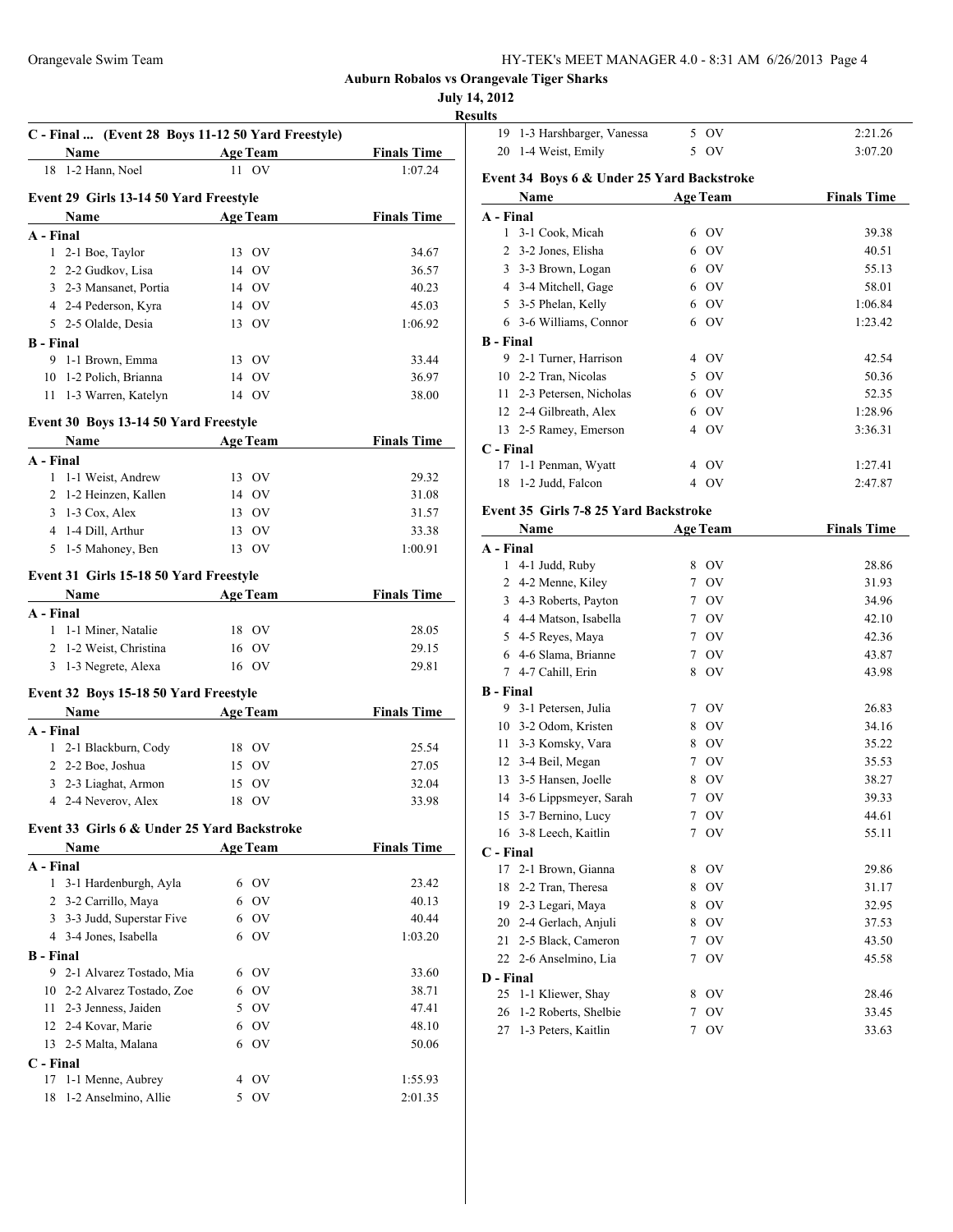| HY-TEK's MEET MANAGER 4.0 - 8:31 AM 6/26/2013 Page 5 |  |  |  |  |  |  |
|------------------------------------------------------|--|--|--|--|--|--|
|------------------------------------------------------|--|--|--|--|--|--|

### **July 14, 2012**

**Results**<br> $\begin{bmatrix} 27 & 1-3 & \text{A} \text{I} \text{V} \end{bmatrix}$ 

|                           | Event 36 Boys 7-8 25 Yard Backstroke<br>Name  |    | <b>Age Team</b> | <b>Finals Time</b> |
|---------------------------|-----------------------------------------------|----|-----------------|--------------------|
|                           |                                               |    |                 |                    |
| A - Final<br>$\mathbf{1}$ | 4-1 Williams, Cole                            |    | 8 OV            | 31.85              |
|                           | 2 4-2 Brown, Steven                           |    | 7 OV            | 33.89              |
|                           | 3 4-3 Riley, Shane                            |    | 8 OV            | 35.15              |
|                           | 4 4-4 Harshbarger, Cyrus                      |    | 7 OV            | 35.53              |
|                           | 5 4-5 Weist, Ronnie                           |    | 7 OV            | 55.88              |
|                           |                                               |    |                 |                    |
| <b>B</b> - Final<br>9     | 3-1 Goebel, Will                              |    | 7 OV            |                    |
|                           |                                               |    |                 | 27.77              |
|                           | 10 3-2 Heinzen, Deklan                        |    | 8 OV<br>8 OV    | 28.13<br>29.07     |
|                           | 11 3-3 Gabrielli, Marcello                    |    |                 |                    |
|                           | 12 3-4 Woods, Ryan                            |    | 7 OV            | 32.99              |
|                           | 13 3-5 Beckmon, Bradley                       | 7  | OV              | 47.89              |
| C - Final                 |                                               |    |                 |                    |
|                           | 17 2-1 Eisenbarth, Tyler                      |    | 7 OV            | 25.33              |
| 18                        | 2-2 Penman, Bode                              |    | 7 OV            | 28.87              |
|                           | 19 2-3 Matista, Matthew                       |    | 8 OV            | 29.73              |
|                           | 20 2-4 Jones, Ephraim                         |    | 8 OV            | 34.77              |
|                           | 21 2-5 Corner, Dominick                       |    | 8 OV            | 42.80              |
| D - Final                 |                                               |    |                 |                    |
| 25                        | 1-1 Rowan, Cody                               |    | 8 OV            | 29.45              |
| 26                        | 1-2 Scollay, Tyler                            |    | 7 OV            | 31.72              |
| 27                        | 1-3 Hunter, Thomas                            |    | 8 OV            | 31.76              |
| 28                        | 1-4 Ramey, Benson                             |    | 7 OV            | 41.24              |
|                           | <b>Event 37 Girls 9-10 25 Yard Backstroke</b> |    |                 |                    |
|                           | Name                                          |    | <b>Age Team</b> | <b>Finals Time</b> |
| A - Final                 |                                               |    |                 |                    |
| 1                         | 4-1 Cook, Corrina                             |    | 10 OV           | 26.90              |
|                           | 2 4-2 Brentt, Emma                            |    | 10 OV           | 27.55              |
|                           | 3 4-3 Nichols, Annicka                        |    | 10 OV           | 27.78              |
|                           | 4 4-4 Stiver, Meghan                          |    | 9 OV            | 28.76              |
|                           | 5 4-5 Walder, Georgia                         |    | 9 OV            | 34.71              |
|                           | 6 4-6 Bardasian, Brooklynn                    |    | 9 OV            | 38.48              |
| <b>B</b> - Final          |                                               |    |                 |                    |
| 9                         | 3-1 Wilhelms, Isabella                        | 10 | OV              | 21.84              |
|                           | 10 3-2 Matista, Maryanna                      |    | 9 OV            | 25.61              |
| 11                        | 3-3 Bernino, Hannah                           |    | 9 OV            | 29.65              |
| 12                        | 3-4 Roberts, Savannah                         | 9  | OV              | 30.08              |
| 13                        | 3-5 Massagli, Ping                            | 9  | OV              | 30.30              |
| 14                        | 3-6 Owen, Rachel                              | 9  | <b>OV</b>       | 31.02              |
| 15                        | 3-7 White, Kayla                              | 9  | <b>OV</b>       | 31.03              |
| C - Final                 |                                               |    |                 |                    |
| 17                        | 2-1 Jojola, Giana                             | 10 | <b>OV</b>       | 20.84              |
| 18                        | 2-2 Noia, Angela                              | 10 | OV              | 22.02              |
| 19                        | 2-3 Nicholas, Shelby                          | 10 | OV              | 24.46              |
| 20                        | 2-4 Caron, Ava                                | 9  | OV              | 31.70              |
| 21                        | 2-5 DeKellis, Sophia                          | 9  | OV              | 35.30              |
| 22                        | 2-6 Hirst, Gwyneth                            | 9  | <b>OV</b>       | 41.10              |
|                           | 2-7 Ingersoll, Kiersten                       | 9  | $\hbox{OV}$     | 45.72              |
| 23                        |                                               |    |                 |                    |
| 24                        | 2-8 Campbell, Heidi                           | 9  | OV              | 51.72              |
| D - Final                 |                                               |    |                 |                    |
| 25                        | 1-1 Jenness, Victoria                         | 9  | <b>OV</b>       | 20.26              |

|                  | 27 | 1-3 Alvarez Tostado, Fionnah                                   | 9  | OV              | 25.47              |
|------------------|----|----------------------------------------------------------------|----|-----------------|--------------------|
|                  | 28 | 1-4 Karaetyan, Rosa                                            | 9  | OV              | 30.27              |
|                  | 29 | 1-5 Matson, Hanna                                              |    | 9 OV            | 31.44              |
|                  |    | Event 38 Boys 9-10 25 Yard Backstroke                          |    |                 |                    |
|                  |    | Name                                                           |    | <b>Age Team</b> | <b>Finals Time</b> |
| A - Final        |    |                                                                |    |                 |                    |
|                  | 1  | 3-1 Scollay, Cody                                              |    | 9 OV            | 21.89              |
|                  |    | 2 3-2 Black, Ethan                                             |    | 9 OV            | 25.32              |
|                  | 3  | 3-3 Cox, Bryant                                                |    | 9 OV            | 25.68              |
|                  |    | 4 3-4 Ridgley, Joshua                                          |    | 10 OV           | 30.06              |
|                  |    | 5 3-5 Konvalin, Hunter                                         |    | 9 OV            | 35.51              |
|                  |    | 6 3-6 Lippsmeyer, Christopher                                  |    | 9 OV            | 39.36              |
|                  |    | 7 3-7 Estigarria, Daniel                                       |    | 10 OV           | 41.19              |
| <b>B</b> - Final |    |                                                                |    |                 |                    |
|                  |    | 9 2-1 Warren, Zachary                                          |    | 10 OV           | 26.62              |
|                  |    | 10 2-2 Jones, Marley                                           | 9. | OV              | 28.23              |
|                  | 11 | 2-3 Russell, William                                           |    | 9 OV            | 28.28              |
|                  | 12 | 2-4 Ehrhart, Caleb                                             |    | 9 OV            | 30.14              |
|                  | 13 | 2-5 Meyer, Ryan                                                |    | 9 OV            | 30.33              |
|                  | 14 | 2-6 Olalde, Gabriel                                            |    | 10 OV           | 35.82              |
|                  | 15 | 2-7 Pederson, Samuel                                           |    | 9 OV            | 40.35              |
| $C$ - Final      |    |                                                                |    |                 |                    |
|                  | 17 | 1-1 Carrillo, Gabriel                                          |    | 9 OV            | 23.14              |
|                  | 18 | 1-2 Penman, Logan                                              |    | 9 OV            | 24.21              |
|                  |    |                                                                |    |                 |                    |
|                  |    |                                                                |    |                 |                    |
|                  |    | Event 39 Girls 11-12 50 Yard Backstroke                        |    |                 |                    |
|                  |    | Name                                                           |    | <b>Age Team</b> | <b>Finals Time</b> |
| A - Final        |    |                                                                |    |                 |                    |
|                  | 1  | 3-1 Pagliaro, Greysha                                          | 11 | OV              | 43.48              |
|                  |    | 2 3-2 Brown, Laura                                             | 11 | OV              | 43.66              |
|                  |    | 3 3-3 Williams-Herron, Skyler                                  | 11 | OV              | 49.47              |
|                  |    | 4 3-4 Judd, Tia                                                | 12 | OV              | 49.49              |
|                  | 5. | 3-5 Wildeman, Katie                                            | 11 | OV              | 49.53              |
|                  |    | 6 3-6 Pellegrini, Ellie                                        | 11 | OV              | 56.27              |
|                  | 7  | 3-7 Weist, Julia                                               | 11 | OV              | 1:01.86            |
| <b>B</b> - Final |    |                                                                |    |                 |                    |
|                  | 9  | 2-1 Lindstrom, Sadie                                           | 12 | OV              | 41.39              |
|                  |    | 10 2-2 Judd, Trixie                                            | 11 | OV              | 52.45              |
|                  |    | 11 2-3 Hann, Dannielle                                         |    | 11 OV           | 1:01.38            |
|                  | 12 | 2-4 Woods, Elle                                                | 11 | OV              | 1:05.07            |
|                  | 13 | 2-5 Wilson, Katelin                                            | 11 | OV              | 1:06.54            |
|                  | 14 | 2-6 Wells, Allison                                             | 11 | OV              | 1:21.88            |
| C - Final        |    |                                                                |    |                 |                    |
|                  | 17 | 1-1 Hardenburgh, Alaina                                        | 11 | OV              | 43.52              |
|                  | 18 | 1-2 Bartlet, Haley                                             | 11 | OV              | 51.47              |
|                  | 19 | 1-3 Hall, Rebekah                                              | 12 | OV              | 51.63              |
|                  | 20 | 1-4 Stinson, Amanda                                            | 12 | OV              | 1:01.17            |
|                  | 21 | 1-5 Karaetyan, Naomi<br>Event 40 Boys 11-12 50 Yard Backstroke | 11 | OV              | 1:12.03            |

| Name                   | <b>Age Team</b> | <b>Finals Time</b> |  |  |  |
|------------------------|-----------------|--------------------|--|--|--|
| A - Final              |                 |                    |  |  |  |
| 1 3-1 Weist, David     | 12 OV           | 42.20              |  |  |  |
| 2 3-2 McCormick, James | 11 OV           | 44.68              |  |  |  |
| 3 3-3 Walder, Pace     | $_{\rm OV}$     | 48.69              |  |  |  |